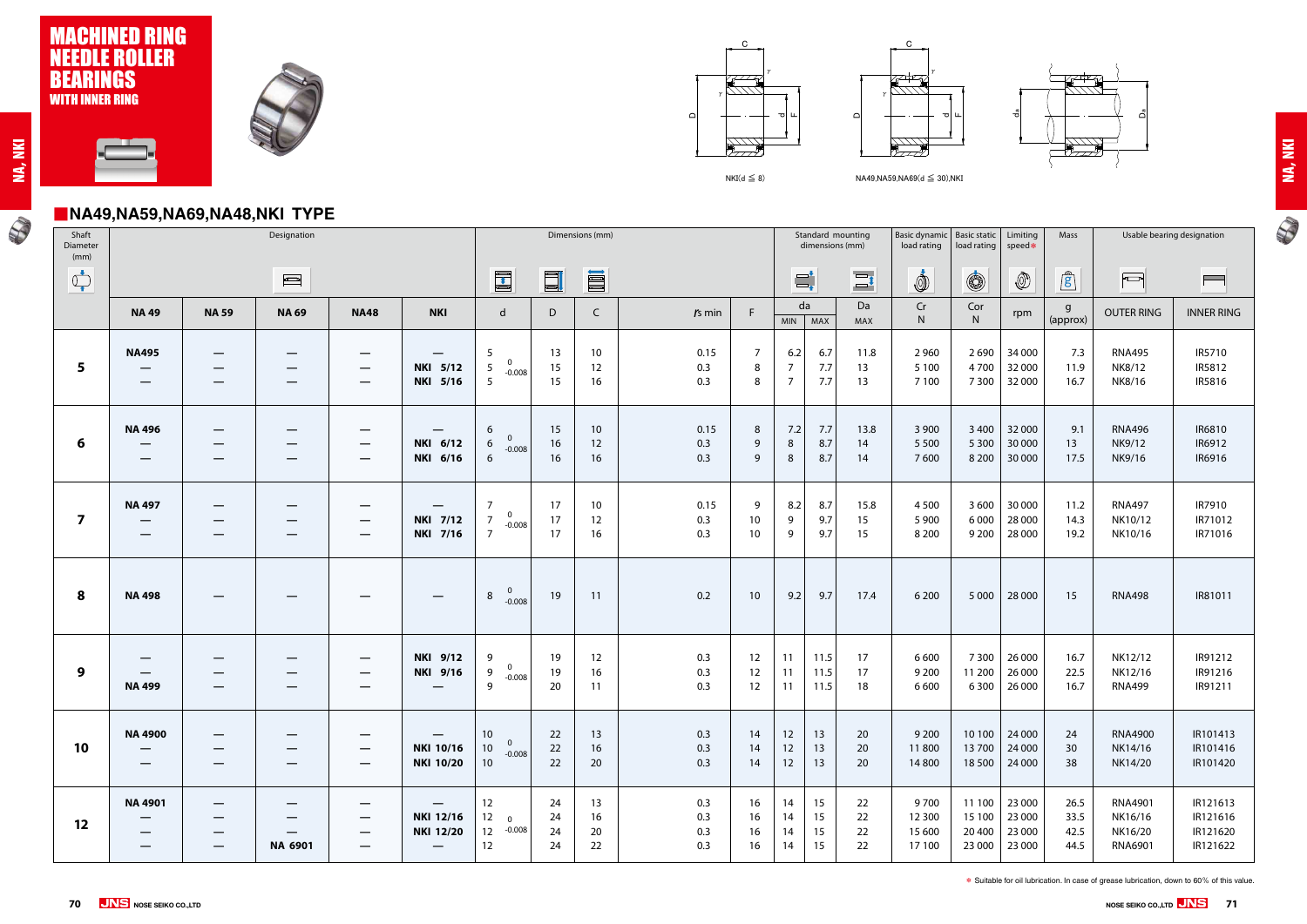#### ■**NA49,NA59,NA69,NA48,NKI TYPE**







NA49,NA59,NA69(d ≤ 30),NKI

| ٦ |
|---|
|   |



| Shaft<br>Diameter<br>(mm)                                                                                                                                                                                                                                                                                                                           |                                                     |                                     | Dimensions (mm)   |                                                             |                                      |                                                                                          |          |          |            | Standard mounting<br>dimensions (mm) | <b>Basic static</b><br>Limiting<br>Basic dynamic<br>Mass<br>load rating<br>speed*<br>load rating |                |                    | Usable bearing designation |                  |                  |                          |                                  |                      |
|-----------------------------------------------------------------------------------------------------------------------------------------------------------------------------------------------------------------------------------------------------------------------------------------------------------------------------------------------------|-----------------------------------------------------|-------------------------------------|-------------------|-------------------------------------------------------------|--------------------------------------|------------------------------------------------------------------------------------------|----------|----------|------------|--------------------------------------|--------------------------------------------------------------------------------------------------|----------------|--------------------|----------------------------|------------------|------------------|--------------------------|----------------------------------|----------------------|
| $\begin{picture}(120,10) \put(0,0){\line(1,0){10}} \put(15,0){\line(1,0){10}} \put(15,0){\line(1,0){10}} \put(15,0){\line(1,0){10}} \put(15,0){\line(1,0){10}} \put(15,0){\line(1,0){10}} \put(15,0){\line(1,0){10}} \put(15,0){\line(1,0){10}} \put(15,0){\line(1,0){10}} \put(15,0){\line(1,0){10}} \put(15,0){\line(1,0){10}} \put(15,0){\line($ |                                                     |                                     | $\frac{1}{2}$     |                                                             |                                      | $\begin{array}{c} \begin{array}{c} \begin{array}{c} \end{array} \end{array} \end{array}$ | $\Box$   | O        |            |                                      |                                                                                                  | $\Xi^{\prime}$ | $\Xi$ <sup>t</sup> | Ò                          | $\circledS$      | $\circled{0}$    | $\mathbf{r}$             | $\sqrt{2}$                       | $\blacksquare$       |
|                                                                                                                                                                                                                                                                                                                                                     | <b>NA49</b>                                         | <b>NA 59</b>                        | <b>NA 69</b>      | <b>NA48</b>                                                 | <b>NKI</b>                           | $\mathsf{d}$                                                                             | D        | C        | $rs$ min   | F                                    | MIN                                                                                              | da<br>MAX      | Da<br>MAX          | Cr<br>N                    | Cor<br>N         | rpm              | $\mathsf{g}$<br>(approx) | <b>OUTER RING</b>                | <b>INNER RING</b>    |
|                                                                                                                                                                                                                                                                                                                                                     |                                                     |                                     | $\hspace{0.05cm}$ | $\hspace{0.05cm}$                                           | <b>NKI 15/16</b>                     | 15                                                                                       | 27       | 16       | 0.3        | 19                                   | 17                                                                                               | 18             | 25                 | 14 000                     | 18700            | 21 000           | 39.5                     | NK19/16                          | IR151916             |
|                                                                                                                                                                                                                                                                                                                                                     |                                                     |                                     |                   |                                                             | <b>NKI 15/20</b>                     | 15<br>0                                                                                  | 27       | 20       | 0.3        | 19                                   | 17                                                                                               | 18             | 25                 | 17700                      | 25 300           | 21 000           | 50                       | NK19/20                          | IR151920             |
| 15                                                                                                                                                                                                                                                                                                                                                  | <b>NA 4902</b>                                      | <b>NA 5902</b>                      |                   |                                                             | $\overline{\phantom{m}}$             | 15<br>$-0.008$<br>15                                                                     | 28<br>28 | 13       | 0.3        | 20<br>20                             | 17<br>17                                                                                         | 19<br>19       | 26<br>26           | 10 900<br>15 700           | 13800<br>22 100  | 20 000<br>20 000 | 35                       | <b>RNA4902</b><br><b>RNA5902</b> | IR152013<br>IR152018 |
|                                                                                                                                                                                                                                                                                                                                                     | $\qquad \qquad \longleftarrow$<br>$\hspace{0.05cm}$ | $\overline{\phantom{m}}$            | <b>NA 6902</b>    | –                                                           | –                                    | 15                                                                                       | 28       | 18<br>23 | 0.3<br>0.3 | 20                                   | 17                                                                                               | 19             | 26                 | 19 300                     | 28 700           | 20 000           | 52<br>61                 | <b>RNA6902</b>                   | IR152023             |
|                                                                                                                                                                                                                                                                                                                                                     |                                                     |                                     |                   |                                                             |                                      |                                                                                          |          |          |            |                                      |                                                                                                  |                |                    |                            |                  |                  |                          |                                  |                      |
|                                                                                                                                                                                                                                                                                                                                                     | —<br>$\overline{\phantom{m}}$                       | —                                   | —                 | $\hspace{0.1mm}-\hspace{0.1mm}$<br>$\overline{\phantom{m}}$ | <b>NKI 17/16</b><br><b>NKI 17/20</b> | 17<br>17                                                                                 | 29<br>29 | 16<br>20 | 0.3<br>0.3 | 21<br>21                             | 19<br>19                                                                                         | 20<br>20       | 27<br>27           | 14 400<br>18 200           | 20 000<br>27 100 | 19 000<br>19 000 | 43.5<br>54               | NK21/16<br>NK21/20               | IR172116<br>IR172120 |
| 17                                                                                                                                                                                                                                                                                                                                                  | <b>NA4903</b>                                       |                                     | $\hspace{0.05cm}$ | —                                                           |                                      | 0<br>17                                                                                  | 30       | 13       | 0.3        | 22                                   | 19                                                                                               | 21             | 28                 | 11800                      | 15 600           | 18 000           | 39                       | <b>RNA4903</b>                   | IR172213             |
|                                                                                                                                                                                                                                                                                                                                                     | —                                                   | <b>NA 5903</b>                      |                   |                                                             |                                      | $-0.008$<br>17                                                                           | 30       | 18       | 0.3        | 22                                   | 19                                                                                               | 21             | 28                 | 16 900                     | 24 900           | 18 000           | 56                       | <b>RNA5903</b>                   | IR172218             |
|                                                                                                                                                                                                                                                                                                                                                     | $\overline{\phantom{m}}$                            | $\overline{\phantom{m}}$            | <b>NA 6903</b>    |                                                             | $\hspace{0.1mm}-\hspace{0.1mm}$      | 17                                                                                       | 30       | 23       | 0.3        | 22                                   | 19                                                                                               | 21             | 28                 | 20 800                     | 32 500           | 18 000           | 67                       | RNA6903                          | IR172223             |
|                                                                                                                                                                                                                                                                                                                                                     | —                                                   |                                     |                   | $\hspace{0.1mm}-\hspace{0.1mm}$                             | <b>NKI 20/16</b>                     | 20                                                                                       | 32       | 16       | 0.3        | 24                                   | 22                                                                                               | 23             | 30                 | 15 300                     | 22 600           | 17000            | 48.5                     | NK24/16                          | IR202416             |
|                                                                                                                                                                                                                                                                                                                                                     | —                                                   | —                                   | $\hspace{0.05cm}$ | —                                                           | <b>NKI 20/20</b>                     | 20                                                                                       | 32       | 20       | 0.3        | 24                                   | 22                                                                                               | 23             | 30                 | 19400                      | 30 500           | 17 000           | 61                       | NK24/20                          | IR202420             |
| 20                                                                                                                                                                                                                                                                                                                                                  | <b>NA4904</b>                                       | $\qquad \qquad \longleftarrow$      | —                 |                                                             | $\hspace{0.1mm}-\hspace{0.1mm}$      | $\mathbf 0$<br>20                                                                        | 37       | 17       | 0.3        | 25                                   | 22                                                                                               | 24             | 35                 | 21 000                     | 25 000           | 16 000           | 78.5                     | <b>RNA4904</b>                   | IR202517             |
|                                                                                                                                                                                                                                                                                                                                                     |                                                     | <b>NA 5904</b>                      |                   |                                                             |                                      | $-0.010$<br>20                                                                           | 37       | 23       | 0.3        | 25                                   | 22                                                                                               | 24             | 35                 | 29 400                     | 38 600           | 16 000           | 115                      | <b>RNA5904</b>                   | IR202523             |
|                                                                                                                                                                                                                                                                                                                                                     | $\overline{\phantom{a}}$                            | $\overline{\phantom{m}}$            | <b>NA 6904</b>    |                                                             | $\overline{\phantom{m}}$             | 20                                                                                       | 37       | 30       | 0.3        | 25                                   | 22                                                                                               | 24             | 35                 | 35 400                     | 48 800           | 16 000           | 136                      | <b>RNA6904</b>                   | IR202530             |
|                                                                                                                                                                                                                                                                                                                                                     | —                                                   | $\overline{\phantom{0}}$            | —                 | $\hspace{0.05cm}$                                           | <b>NKI 22/16</b>                     | 22                                                                                       | 34       | 16       | 0.3        | 26                                   | 24                                                                                               | 25             | 32                 | 16 300                     | 24 900           | 15 000           | 52                       | NK26/16                          | IR222616             |
|                                                                                                                                                                                                                                                                                                                                                     |                                                     |                                     |                   |                                                             | <b>NKI 22/20</b>                     | 22                                                                                       | 34       | 20       | 0.3        | 26                                   | 24                                                                                               | 25             | 32                 | 20 600                     | 33 700           | 15 000           | 67.5                     | NK26/20                          | IR222620             |
| 22                                                                                                                                                                                                                                                                                                                                                  | NA 49/22                                            |                                     | –                 | –                                                           | $\hspace{0.1mm}-\hspace{0.1mm}$      | $\mathbf 0$<br>22<br>$-0.010$                                                            | 39       | 17       | 0.3        | 28                                   | 24                                                                                               | 27             | 37                 | 21 400                     | 28 800           | 14 000           | 87                       | RNA49/22                         | IR222817             |
|                                                                                                                                                                                                                                                                                                                                                     |                                                     | NA 59/22                            |                   |                                                             | $\overline{\phantom{m}}$             | 22                                                                                       | 39       | 23       | 0.3        | 28                                   | 24                                                                                               | 27             | 37                 | 29800                      | 44 400           | 14 000           | 134                      | RNA59/22                         | IR222823             |
|                                                                                                                                                                                                                                                                                                                                                     | —                                                   | $\overline{\phantom{m}}$            | NA 69/22          | $\hspace{0.05cm}$                                           | $\hspace{0.05cm}$                    | 22                                                                                       | 39       | 30       | 0.3        | 28                                   | 24                                                                                               | 27             | 37                 | 36 300                     | 56 900           | 14 000           | 152                      | RNA69/22                         | IR222830             |
|                                                                                                                                                                                                                                                                                                                                                     |                                                     |                                     | —                 | $\overline{\phantom{m}}$                                    | <b>NKI 25/20</b>                     | 25                                                                                       | 38       | 20       | 0.3        | 29                                   | 27                                                                                               | 28             | 36                 | 21 600                     | 37 200           | 14 000           | 82                       | NK29/20                          | IR252920             |
|                                                                                                                                                                                                                                                                                                                                                     | —                                                   | —                                   | –                 |                                                             | <b>NKI 25/30</b>                     | 25                                                                                       | 38       | 30       | 0.3        | 29                                   | 27                                                                                               | 28             | 36                 | 30 900                     | 59 000           | 14 000           | 123                      | NK29/30                          | IR252930             |
| 25                                                                                                                                                                                                                                                                                                                                                  | <b>NA 4905</b>                                      | $\qquad \qquad \longleftarrow$      |                   | –                                                           |                                      | 0<br>25<br>$-0.010$                                                                      | 42       | 17       | 0.3        | 30                                   | 27                                                                                               | 29             | 40                 | 23 700                     | 30 700           | 13 000           | 92.5                     | <b>RNA4905</b>                   | IR253017             |
|                                                                                                                                                                                                                                                                                                                                                     | —                                                   | <b>NA 5905</b>                      | —                 | –                                                           |                                      | 25                                                                                       | 42       | 23       | 0.3        | 30                                   | 27                                                                                               | 29             | 40                 | 33 200                     | 47 500           | 13 000           | 139                      | <b>RNA5905</b>                   | IR253023             |
|                                                                                                                                                                                                                                                                                                                                                     | —                                                   | $\overbrace{\phantom{13333}}$       | <b>NA 6905</b>    |                                                             | $\hspace{0.05cm}$                    | 25                                                                                       | 42       | 30       | 0.3        | 30                                   | 27                                                                                               | 29             | 40                 | 42 100                     | 64 200           | 13 000           | 160                      | <b>RNA6905</b>                   | IR253030             |
|                                                                                                                                                                                                                                                                                                                                                     |                                                     |                                     |                   |                                                             | <b>NKI 28/20</b>                     | 28                                                                                       | 42       | 20       | 0.3        | 32                                   | 30                                                                                               | 31             | 40                 | 25 700                     | 42 200           | 13 000           | 96.5                     | NK32/20                          | IR283220             |
|                                                                                                                                                                                                                                                                                                                                                     |                                                     |                                     |                   |                                                             | <b>NKI 28/30</b>                     | 28<br>$\mathbf 0$                                                                        | 42       | 30       | 0.3        | 32                                   | 30                                                                                               | -31            | 40                 | 36 900                     | 67 100           | 13 000           | 145                      | NK32/30                          | IR283230             |
| 28                                                                                                                                                                                                                                                                                                                                                  | NA 49/28                                            |                                     |                   |                                                             | –                                    | 28<br>$-0.010$                                                                           | 45       | 17       | 0.3        | 32                                   | 30                                                                                               | -31            | 43                 | 24 500                     | 32700            | 13 000           | 101                      | RNA49/28                         | IR283217             |
|                                                                                                                                                                                                                                                                                                                                                     |                                                     | NA 59/28                            |                   |                                                             |                                      | 28                                                                                       | 45       | 23       | 0.3        | 32                                   | 30                                                                                               | -31            | 43                 | 34 300                     | 50 500           | 13 000           | 142                      | RNA59/28                         | IR283223             |
|                                                                                                                                                                                                                                                                                                                                                     |                                                     | $\overline{\phantom{m}}$            | NA 69/28          | —                                                           | $\hspace{0.1mm}-\hspace{0.1mm}$      | 28                                                                                       | 45       | 30       | 0.3        | 32                                   | 30                                                                                               | 31             | 43                 | 41800                      | 64 700           | 13 000           | 176                      | RNA69/28                         | IR283230             |
|                                                                                                                                                                                                                                                                                                                                                     | —                                                   | —                                   | –                 | $\hspace{0.05cm}$                                           | <b>NKI 30/20</b>                     | 30                                                                                       | 45       | 20       | 0.3        | 35                                   | 32                                                                                               | 34             | 43                 | 27 000                     | 46 200           | 11 000           | 112                      | NK35/20                          | IR303520             |
|                                                                                                                                                                                                                                                                                                                                                     | —                                                   |                                     |                   |                                                             | <b>NKI 30/30</b>                     | 30<br>$\mathbf{0}$                                                                       | 45       | 30       | 0.3        | 35                                   | 32                                                                                               | 34             | 43                 | 38 600                     | 73 500           | 11 000           | 171                      | NK35/30                          | IR303530             |
| 30                                                                                                                                                                                                                                                                                                                                                  | <b>NA 4906</b>                                      | —                                   |                   |                                                             |                                      | 30<br>$-0.010$                                                                           | 47       | 17       | 0.3        | 35                                   | 32                                                                                               | 34             | 45                 | 25 200                     | 34 700           | 11 000           | 106                      | <b>RNA4906</b>                   | IR303517             |
|                                                                                                                                                                                                                                                                                                                                                     |                                                     | <b>NA 5906</b><br>$\qquad \qquad -$ | <b>NA 6906</b>    |                                                             |                                      | 30<br>30                                                                                 | 47<br>47 | 23<br>30 | 0.3<br>0.3 | 35<br>35                             | 32<br>32                                                                                         | 34<br>34       | 45<br>45           | 35 200<br>43 100           | 53 700<br>69 000 | 11 000<br>11 000 | 152<br>184               | <b>RNA5906</b><br><b>RNA6906</b> | IR303523<br>IR303530 |
|                                                                                                                                                                                                                                                                                                                                                     |                                                     |                                     |                   |                                                             |                                      |                                                                                          |          |          |            |                                      |                                                                                                  |                |                    |                            |                  |                  |                          |                                  |                      |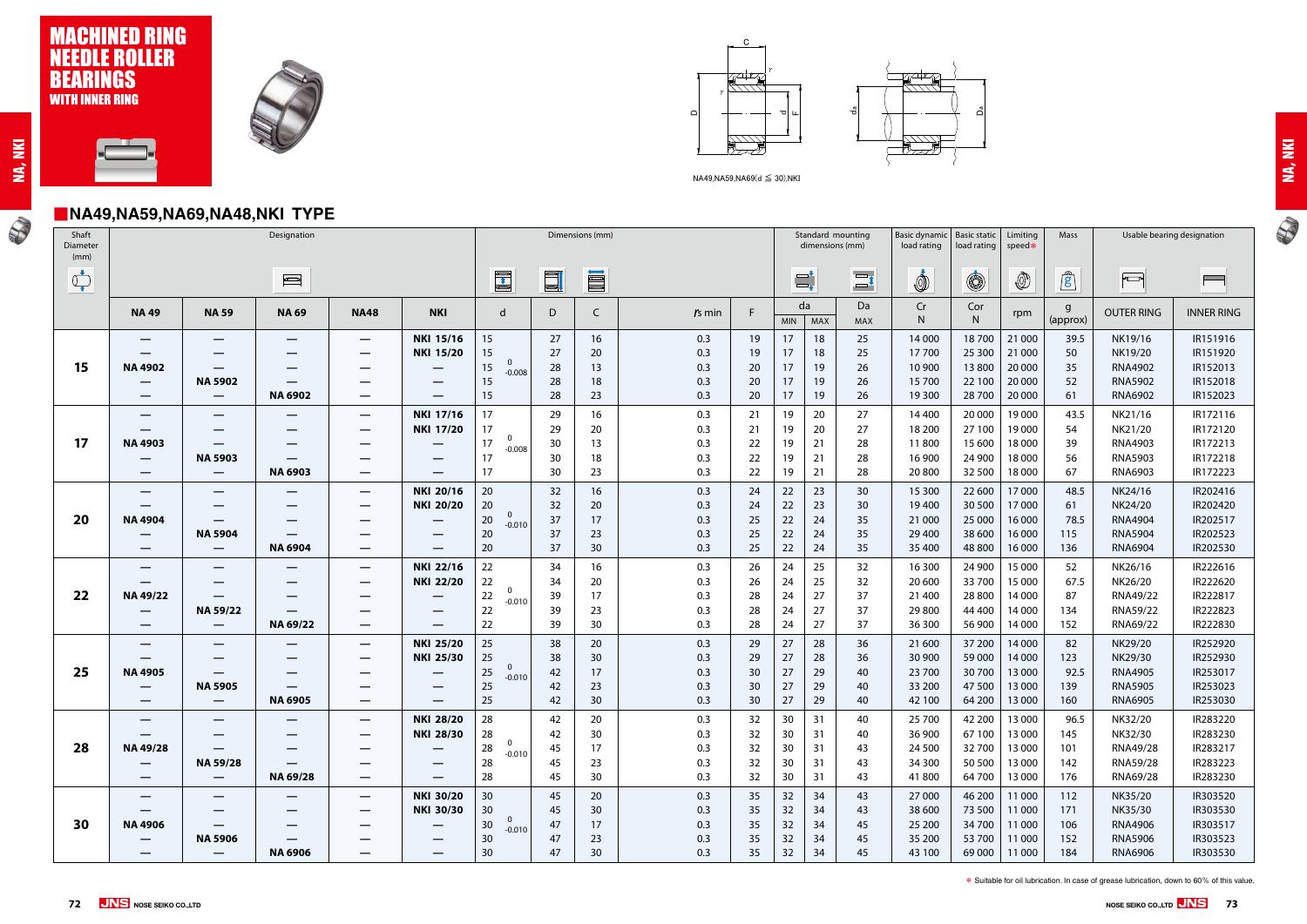# ■**NA49,NA59,NA69,NA48,NKI TYPE**



NA69

U





NA49,NA59,NA69(d ≤ 30),NKI





| i |
|---|
|   |
|   |
|   |
|   |
|   |
|   |
|   |

N

| Shaft<br>Diameter<br>(mm)      |                                                                                   | Designation                                                                          |                                                              |                                                                                                                     |                                                                                            |                                                                                          | Dimensions (mm)            |                            |                                     |                            |                            |                                | Standard mounting<br>dimensions (mm)                   | Basic dynamic   Basic static<br>load rating<br>load rating<br>speed* |                                                   | Limiting                                         | Mass                            |                                                                          | Usable bearing designation                               |
|--------------------------------|-----------------------------------------------------------------------------------|--------------------------------------------------------------------------------------|--------------------------------------------------------------|---------------------------------------------------------------------------------------------------------------------|--------------------------------------------------------------------------------------------|------------------------------------------------------------------------------------------|----------------------------|----------------------------|-------------------------------------|----------------------------|----------------------------|--------------------------------|--------------------------------------------------------|----------------------------------------------------------------------|---------------------------------------------------|--------------------------------------------------|---------------------------------|--------------------------------------------------------------------------|----------------------------------------------------------|
| $\bigcirc_{\bullet}^{\bullet}$ |                                                                                   |                                                                                      | $\begin{array}{c}\n\hline\n\text{1} & \text{1}\n\end{array}$ |                                                                                                                     |                                                                                            | $\begin{array}{c} \begin{array}{c} \begin{array}{c} \end{array} \end{array} \end{array}$ | $\Box$                     | III                        |                                     |                            |                            | $\blacksquare^{\mathbf{t}}$    | $\Xi$ <sup>t</sup>                                     | İ                                                                    | $\circledS$                                       |                                                  | $\mathbf{r}$                    | $\overline{\phantom{a}}$                                                 | $\blacksquare$                                           |
|                                | <b>NA49</b>                                                                       | <b>NA 59</b>                                                                         | <b>NA 69</b>                                                 | <b>NA48</b>                                                                                                         | <b>NKI</b>                                                                                 | $\mathsf{d}$                                                                             | D                          |                            | $rs$ min                            | F                          | <b>MIN</b>                 | da<br>MAX                      | Da<br>MAX                                              | Cr<br>N                                                              | Cor<br>N                                          | rpm                                              | g<br>(approx)                   | <b>OUTER RING</b>                                                        | <b>INNER RING</b>                                        |
| 32                             | $\overline{\phantom{0}}$<br>NA 49/32<br>$\overline{\phantom{0}}$                  | $\overline{\phantom{0}}$<br>$\overline{\phantom{m}}$<br>NA 59/32                     | $\hspace{0.05cm}$<br>$\hspace{0.05cm}$                       | $\overline{\phantom{m}}$<br>—<br>$\overline{\phantom{m}}$                                                           | <b>NKI 32/20</b><br><b>NKI 32/30</b><br>$\overline{\phantom{0}}$                           | 32<br>32<br>0<br>32<br>$-0.012$<br>32                                                    | 47<br>47<br>52<br>52       | 20<br>30<br>20<br>27       | 0.3<br>0.3<br>0.6<br>0.6            | 37<br>37<br>40<br>40       | 34<br>34<br>36<br>36       | 36<br>36<br>39<br>39           | 45<br>45<br>48<br>48                                   | 28 200<br>40 500<br>31 300<br>41 900                                 | 50 100<br>79800<br>47 900<br>69 900               | 11 000<br>11 000<br>10 000<br>10 000             | 121<br>180<br>165<br>241        | NK37/20<br>NK37/30<br>RNA49/32<br>RNA59/32                               | IR323720<br>IR323730<br>IR324020<br>IR324027             |
| 35                             | <b>NA 4907</b>                                                                    | $\overline{\phantom{m}}$<br>$\hspace{0.05cm}$                                        | NA 69/32                                                     | $\overline{\phantom{m}}$<br>$\overline{\phantom{m}}$<br>–                                                           | —<br><b>NKI 35/20</b><br><b>NKI 35/30</b>                                                  | 32<br>35<br>35<br>$\mathbf 0$<br>$35\,$<br>$-0.012$                                      | 52<br>50<br>50<br>55       | 36<br>20<br>30<br>20       | 0.6<br>0.3<br>0.3<br>0.6            | 40<br>40<br>40<br>42       | 36<br>37<br>37<br>39       | 39<br>39<br>39<br>41           | 48<br>48<br>48<br>51                                   | 53 500<br>29 400<br>42 300<br>32 000                                 | 95 700<br>54 100<br>86 100<br>50 200              | 10 000<br>10 000<br>10 000<br>9500               | 295<br>129<br>192<br>178        | RNA69/32<br>NK40/20<br>NK40/30<br><b>RNA4907</b>                         | IR324036<br>IR354020<br>IR354030<br>IR354220             |
|                                | $\overline{\phantom{0}}$<br>$\qquad \qquad \overline{\qquad \qquad }$             | <b>NA 5907</b><br>$\overline{\phantom{m}}$                                           | $\overline{\phantom{m}}$<br><b>NA 6907</b>                   | —<br>$\overline{\phantom{m}}$                                                                                       | $\hspace{0.05cm}$                                                                          | 35<br>35                                                                                 | 55<br>55                   | 27<br>36                   | 0.6<br>0.6                          | 42<br>42                   | 39<br>39                   | 41<br>41                       | 51<br>51                                               | 42 900<br>54 800                                                     | 73 200<br>100 000                                 | 9500<br>9 5 0 0                                  | 256<br>320                      | <b>RNA5907</b><br><b>RNA6907</b>                                         | IR354227<br>IR354236                                     |
| 38                             | —                                                                                 | $\overline{\phantom{m}}$                                                             |                                                              | $\overline{\phantom{m}}$<br>$\overline{\phantom{m}}$                                                                | <b>NKI 38/20</b><br><b>NKI 38/30</b>                                                       | 38<br>$\overline{0}$<br>$-0.012$<br>38                                                   | 53<br>53                   | 20<br>30                   | 0.3<br>0.3                          | 43<br>43                   | 40<br>40                   | 42<br>42                       | 51<br>51                                               | 30 500<br>43 700                                                     | 58 100<br>92 500                                  | 9500<br>9500                                     | 136<br>205                      | NK43/20<br>NK43/30                                                       | IR384320<br>IR384330                                     |
| 40                             | —<br><b>NA 4908</b><br>$\overline{\phantom{0}}$<br>$\qquad \qquad \longleftarrow$ | $\hspace{0.05cm}$<br>$\hspace{0.05cm}$<br><b>NA 5908</b><br>$\overline{\phantom{m}}$ | —<br>$\overline{\phantom{0}}$<br><b>NA 6908</b>              | $\overline{\phantom{m}}$<br>$\overline{\phantom{m}}$<br>$\hspace{0.1mm}-\hspace{0.1mm}$<br>$\overline{\phantom{m}}$ | <b>NKI 40/20</b><br>NKI 40/30<br>$\hspace{0.1mm}-\hspace{0.1mm}$<br>$\hspace{0.05cm}$<br>— | 40<br>40<br>0<br>40<br>$-0.012$<br>40<br>40                                              | 55<br>55<br>62<br>62<br>62 | 20<br>30<br>22<br>30<br>40 | 0.3<br>0.3<br>0.6<br>0.6<br>0.6     | 45<br>45<br>48<br>48<br>48 | 42<br>42<br>44<br>44<br>44 | 44<br>44<br>47<br>47<br>47     | 53<br>53<br>58<br>58<br>58                             | 31 100<br>44 500<br>41 600<br>58 000<br>71 300                       | 60 100<br>95 700<br>67400<br>103 000<br>134 400   | 9 0 0 0<br>9000<br>8 5 0 0<br>8 5 0 0<br>8 5 0 0 | 143<br>215<br>245<br>348<br>440 | NK45/20<br>NK45/30<br><b>RNA4908</b><br><b>RNA5908</b><br><b>RNA6908</b> | IR404520<br>IR404530<br>IR404822<br>IR404830<br>IR404840 |
| 42                             | —<br>—                                                                            | –                                                                                    |                                                              | $\overline{\phantom{m}}$<br>$\overline{\phantom{m}}$                                                                | <b>NKI 42/20</b><br><b>NKI 42/30</b>                                                       | 42<br>$\overline{0}$<br>42<br>$-0.012$                                                   | 57<br>57                   | 20<br>30                   | 0.3<br>0.3                          | 47<br>47                   | 44<br>44                   | 46<br>46                       | 55<br>55                                               | 31 500<br>45 200                                                     | 62 300<br>99 000                                  | 8 5 0 0<br>8500                                  | 149<br>225                      | NK47/20<br>NK47/30                                                       | IR424720<br>IR424730                                     |
| 45                             | <b>NA 4909</b><br>$\overline{\phantom{0}}$<br>—                                   | $\overline{\phantom{m}}$<br><b>NA 5909</b><br>$\overline{\phantom{0}}$               | —<br><b>NA 6909</b>                                          | --<br>-<br>—<br>-                                                                                                   | <b>NKI 45/25</b> 45<br><b>NKI 45/35</b><br>—<br>$\hspace{0.1mm}-\hspace{0.1mm}$            | 45<br>$\mathbf 0$<br>45<br>$-0.012$<br>45<br>45                                          | 62<br>62<br>68<br>68<br>68 | 25<br>35<br>22<br>30<br>40 | $0.6\,$<br>0.6<br>0.6<br>0.6<br>0.6 | 50<br>52<br>52<br>52       | 49<br>49<br>49<br>49       | 49.5<br>51<br>-51<br>51        | $50 \mid 49 \mid 49.5 \mid 58$<br>58<br>64<br>64<br>64 | 43 000 85 200 8 000 230<br>58 100<br>43 500<br>60 700<br>74 600      | 125 500<br>73 400<br>112 000<br>147 100           | 8 0 0 0<br>7 5 0 0<br>7 5 0 0<br>7500            | 320<br>285<br>396<br>520        | NK50/25<br>NK50/35<br><b>RNA4909</b><br><b>RNA5909</b><br><b>RNA6909</b> | IR455025<br>IR455035<br>IR455222<br>IR455230<br>IR455240 |
| 50                             | <b>NA4910</b><br>$\qquad \qquad \longleftarrow$<br>$\overline{\phantom{0}}$       | $\hspace{0.05cm}$<br>–<br><b>NA 5910</b><br>$\qquad \qquad -$                        | —<br>—<br><b>NA 6910</b>                                     | $\overline{\phantom{m}}$<br>—<br>–<br>—<br>—                                                                        | NKI 50/25<br><b>NKI 50/35</b><br>—<br>$\hspace{0.1mm}-\hspace{0.1mm}$                      | 50<br>50<br>0<br>50<br>$-0.012$<br>50<br>50                                              | 68<br>68<br>72<br>72<br>72 | 25<br>35<br>22<br>30<br>40 | 0.6<br>0.6<br>0.6<br>0.6<br>0.6     | 55<br>55<br>58<br>58<br>58 | 54<br>54<br>54<br>54<br>54 | 54.5<br>54.5<br>57<br>57<br>57 | 64<br>64<br>68<br>68<br>68                             | 45 400<br>61 300<br>46 200<br>64 400<br>79 100                       | 94 100<br>138 300<br>82 100<br>126 000<br>163 800 | 7 5 0 0<br>7 5 0 0<br>7000<br>7 0 0 0<br>7 0 0 0 | 270<br>365<br>295<br>498<br>530 | NK55/25<br>NK55/35<br><b>RNA4910</b><br><b>RNA5910</b><br><b>RNA6910</b> | IR505525<br>IR505535<br>IR505822<br>IR505830<br>IR505840 |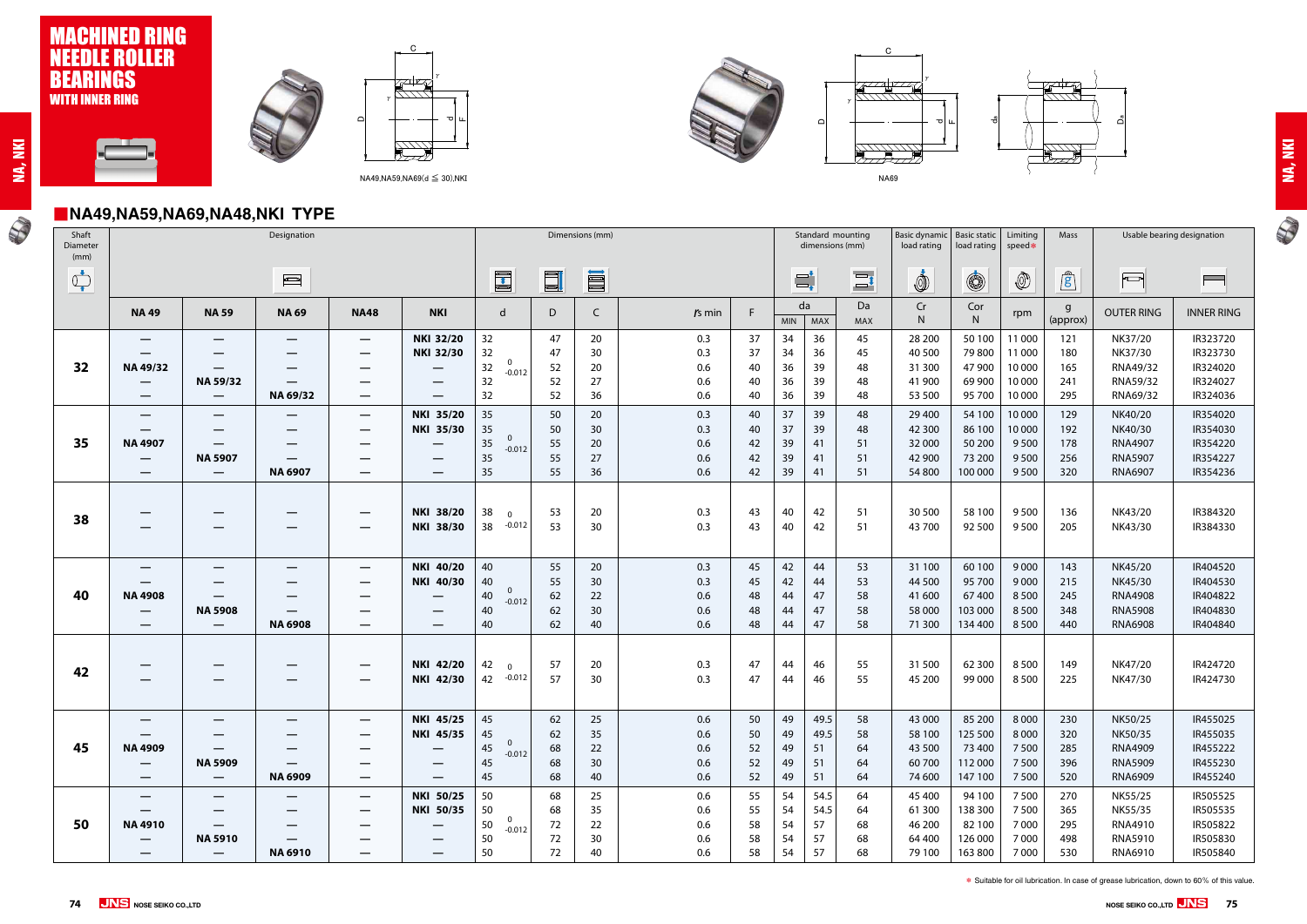## **MACHINED RING**<br>NEEDLE ROLLER LE ROLLER BEARINGS WITH INNER RING



NA69

## ■**NA49,NA59,NA69,NA48,NKI TYPE**

N





$$
\boldsymbol{77}
$$





| r |
|---|
|   |
|   |
|   |
|   |
|   |
|   |
|   |

N

| Shaft<br>Diameter<br>(mm)      |                          |                                           |                          |                                               | Dimensions (mm)                      |                                                       |                |          |            |          |                  | Standard mounting<br>Basic dynamic<br>dimensions (mm)<br>load rating |                    |                    | Basic static   Limiting<br>Mass<br>speed*<br>load rating |                    |                | Usable bearing designation       |                      |
|--------------------------------|--------------------------|-------------------------------------------|--------------------------|-----------------------------------------------|--------------------------------------|-------------------------------------------------------|----------------|----------|------------|----------|------------------|----------------------------------------------------------------------|--------------------|--------------------|----------------------------------------------------------|--------------------|----------------|----------------------------------|----------------------|
| $\bigcirc_{\bullet}^{\bullet}$ |                          |                                           |                          |                                               |                                      | $\begin{array}{ c } \hline \hline \hline \end{array}$ | $\blacksquare$ | E        |            |          | $\equiv$         |                                                                      | $\Xi$ <sup>t</sup> | İ                  | $\circledS$                                              | $\circled{0}$      | $\mathbf{r}$   | $\overline{\mathbb{C}}$          | $\sim$               |
|                                | <b>NA49</b>              | <b>NA 59</b>                              | <b>NA 69</b>             | <b>NA48</b>                                   | <b>NKI</b>                           | $\mathsf{d}$                                          | D              | C        | $rs$ min   | E        | da<br><b>MIN</b> | MAX                                                                  | Da<br><b>MAX</b>   | $\mathsf{Cr}$<br>N | Cor<br>${\sf N}$                                         | rpm                | g<br>(approx)  | <b>OUTER RING</b>                | <b>INNER RING</b>    |
|                                | —<br>—                   | –                                         | —                        | $\hspace{0.05cm}$                             | <b>NKI 55/25</b><br><b>NKI 55/35</b> | 55<br>55                                              | 72<br>72       | 25<br>35 | 0.6<br>0.6 | 60<br>60 | 59<br>59         | 59.5<br>59.5                                                         | 68<br>68           | 47 500<br>64 100   | 103 000<br>151 000                                       | 6500<br>6500       | 275<br>380     | NK60/25<br>NK60/35               | IR556025<br>IR556035 |
| 55                             | <b>NA4911</b><br>—       | —<br><b>NA 5911</b>                       | —                        | $\hspace{0.05cm}$                             | $\hspace{0.05cm}$                    | $\mathbf 0$<br>55<br>$-0.015$<br>55                   | 80<br>80       | 25<br>34 |            | 63<br>63 | 60<br>60         | 61<br>61                                                             | 75<br>75           | 57 600<br>82 600   | 97 300<br>154 000                                        | 6500<br>6500       | 410<br>559     | RNA4911<br><b>RNA5911</b>        | IR556325<br>IR556334 |
|                                |                          | $\hspace{0.05cm}$                         | <b>NA 6911</b>           | $\hspace{0.1mm}-\hspace{0.1mm}$               | $\hspace{0.1mm}-\hspace{0.1mm}$      | 55                                                    | 80             | 45       |            | 63       | 60               | 61                                                                   | 75                 | 99 000             | 194 200                                                  | 6500               | 730            | RNA6911                          | IR556345             |
|                                | $\hspace{0.05cm}$<br>—   | —                                         | —                        | $\overline{\phantom{m}}$<br>$\hspace{0.05cm}$ | NKI 60/25<br>NKI 60/35               | 60<br>60                                              | 82<br>82       | 25<br>35 | 0.6<br>0.6 | 68<br>68 | 64<br>64         | 66<br>66                                                             | 78<br>78           | 54 800<br>72 100   | 116700<br>165 700                                        | 6000<br>6000       | 395<br>560     | NK68/25<br>NK68/35               | IR606825<br>IR606835 |
| 60                             | <b>NA4912</b>            | $\hspace{0.05cm}$                         | —                        |                                               | –                                    | 0<br>60<br>$-0.015$                                   | 85             | 25       |            | 68       | 64               | 66                                                                   | 80                 | 60 100             | 104 900                                                  | 6000               | 440            | <b>RNA4912</b>                   | IR606825             |
|                                | $\qquad \qquad \qquad$   | <b>NA 5912</b>                            | $\overline{\phantom{0}}$ | $\hspace{0.05cm}$                             | $\hspace{0.05cm}$                    | 60                                                    | 85             | 34       |            | 68       | 65               | 66                                                                   | 80                 | 86 100             | 167000                                                   | 6000               | 614            | <b>RNA5912</b>                   | IR606834             |
|                                | —                        | —                                         | NA 6912                  | —                                             | $\hspace{0.05cm}$                    | 60                                                    | 85             | 45       |            | 68       | 65               | 66                                                                   | 80                 | 103 000            | 210 800                                                  | 6 0 0 0            | 785            | RNA6912                          | IR606845             |
|                                | <b>NA4913</b>            |                                           |                          |                                               | –                                    | 65                                                    | 90             | 25       |            | 72       | 70               | 70.5                                                                 | 85                 | 62800              | 113 800                                                  | 5 5 0 0            | 470            | RNA4913                          | IR657225             |
| 65                             | —                        | <b>NA 5913</b>                            | —                        |                                               | –                                    | 65<br>$\Omega$                                        | 90             | 34       |            | 72       | 70               | 70.5                                                                 | 85                 | 89 900             | 180 000                                                  | 5 5 0 0            | 655            | <b>RNA5913</b>                   | IR657234             |
|                                | —                        | $\qquad \qquad \overline{\qquad \qquad }$ | —<br><b>NA 6913</b>      | $\overline{\phantom{m}}$                      | <b>NKI 65/35</b>                     | $-0.015$<br>65                                        | 90             | 35       | 0.6<br>-1  | 73       | 69               | 71<br>70.5                                                           | 86                 | 80 400<br>107 900  | 180 400                                                  | 5 5 0 0<br>5 5 0 0 | 710            | NK73/35<br>RNA6913               | IR657335<br>IR657245 |
|                                |                          | $\qquad \qquad \overline{\qquad \qquad }$ |                          | $\hspace{0.05cm}$                             | $\overline{\phantom{m}}$             | 65                                                    | 90             | 45       |            | 72       | 70               |                                                                      | 85                 |                    | 226 500                                                  |                    | 840            |                                  |                      |
|                                | —                        | $\qquad \qquad \overline{\qquad \qquad }$ | —                        | $\hspace{0.05cm}$                             | <b>NKI 70/25</b>                     | 70                                                    | 95             | 25       |            | 80       | 75               | 78                                                                   | 90                 | 59 400             | 137 300                                                  | 5 0 0 0            | 540            | NK80/25                          | IR708025             |
|                                | —                        |                                           |                          | $\hspace{0.1mm}-\hspace{0.1mm}$               | <b>NKI 70/35</b>                     | 70<br>0                                               | 95             | 35       |            | 80       | 75               | 78                                                                   | 90                 | 78 100             | 194 200                                                  | 5 0 0 0            | 755            | NK80/35                          | IR708035             |
| 70                             | <b>NA4914</b>            | <b>NA 5914</b>                            | –                        |                                               | —                                    | 70<br>$-0.015$<br>70                                  | 100<br>100     | 30       |            | 80<br>80 | 75<br>75         | 78<br>78                                                             | 95<br>95           | 83 200<br>112 000  | 157 900<br>232 000                                       | 5 0 0 0<br>5 0 0 0 | 765<br>1 0 6 0 | <b>RNA4914</b><br><b>RNA5914</b> | IR708030<br>IR708040 |
|                                | —<br>$\hspace{0.05cm}$   |                                           | <b>NA 6914</b>           |                                               | –                                    | 70                                                    | 100            | 40<br>54 | - 1        | 80       | 75               | 78                                                                   | 95                 | 133 400            | 310 900                                                  | 5 0 0 0            | 1 4 0 0        | RNA6914                          | IR708054             |
|                                | $\overline{\phantom{0}}$ | $\qquad \qquad \overline{\qquad \qquad }$ | —                        | $\overline{\phantom{m}}$                      | <b>NKI 75/25</b>                     | 75                                                    | 105            | 25       |            | 85       | 80               | 83                                                                   | 100                | 76 400             | 145 100                                                  | 4500               | 675            | NK85/25                          | IR758525             |
|                                | <b>NA4915</b>            |                                           |                          |                                               |                                      | 75                                                    | 105            | 30       |            | 85       | 80               | 83                                                                   | 100                | 86 200             | 169700                                                   | 4500               | 810            | RNA4915                          | IR758530             |
| 75                             | —                        |                                           | –                        |                                               | <b>NKI 75/35</b>                     | $\mathbf 0$<br>75<br>$-0.015$                         | 105            | 35       |            | 85       | 80               | 83                                                                   | 100                | 102 000            | 209 900                                                  | 4500               | 945            | NK85/35                          | IR758535             |
|                                | $\hspace{0.05cm}$        | <b>NA 5915</b>                            | $\overline{\phantom{0}}$ |                                               | $\qquad \qquad \longleftarrow$       | 75                                                    | 105            | 40       |            | 85       | 80               | 83                                                                   | 100                | 116 000            | 249 000                                                  | 4500               | 1 1 3 0        | <b>RNA5915</b>                   | IR758540             |
|                                |                          |                                           | <b>NA 6915</b>           | —                                             | $\hspace{0.05cm}$                    | 75                                                    | 105            | 54       |            | 85       | 80               | 83                                                                   | 100                | 138 300            | 330 500                                                  | 4500               | 1480           | RNA6915                          | IR758554             |
|                                | —                        |                                           |                          |                                               | <b>NKI 80/25</b>                     | 80                                                    | 110            | 25       |            | 90       | 85               | 88                                                                   | 105                | 77400              | 150 000                                                  | 4500               | 710            | NK90/25                          | IR809025             |
|                                | <b>NA 4916</b>           |                                           |                          |                                               |                                      | 80<br>$\overline{0}$                                  | 110            | 30       |            | 90       | 85               | 88                                                                   | 105                | 87400              | 174 600                                                  | 4500               | 855            | <b>RNA4916</b>                   | IR809030             |
| 80                             |                          | <b>NA 5916</b>                            |                          | —                                             | <b>NKI 80/35</b>                     | 80<br>$-0.015$<br>80                                  | 110<br>110     | 35<br>40 |            | 90<br>90 | 85<br>85         | 88<br>88                                                             | 105<br>105         | 103 000<br>117000  | 216700<br>257 000                                        | 4500<br>4500       | 995<br>1 1 5 0 | NK90/35<br><b>RNA5916</b>        | IR809035<br>IR809040 |
|                                | —                        | $\qquad \qquad \longleftarrow$            | <b>NA 6916</b>           | —                                             | —                                    | 80                                                    | 110            | 54       |            | 90       | 85               | 88                                                                   | 105                | 143 200            | 350 100                                                  | 4 5 0 0            | 1 5 6 0        | RNA6916                          | IR809054             |
|                                | —                        | –                                         |                          | $\qquad \qquad \blacksquare$                  | <b>NKI 85/26</b>                     | 85                                                    | 115            | 26       |            | 95       | 90               | 93                                                                   | 110                | 79 700             | 158 900                                                  | 4 2 0 0            | 775            | NK95/26                          | IR859526             |
|                                | —                        |                                           |                          |                                               | <b>NKI 85/36</b>                     | 85                                                    | 115            | 36       |            | 95       | 90               | 93                                                                   | 110                | 106 900            | 230 500                                                  | 4 2 0 0            | 1080           | NK95/36                          | IR859536             |
| 85                             | <b>NA4917</b>            | —                                         |                          |                                               |                                      | $\mathbf 0$<br>85<br>$-0.020$                         | 120            | 35       | 1.1        | 100      | 91.5             | 98                                                                   | 133.5              | 109 800            | 244 200                                                  | 4 0 0 0            | 1 2 8 0        | RNA4917                          | IR8510035            |
|                                | —                        | <b>NA 5917</b>                            |                          |                                               |                                      | 85                                                    | 120            | 46       | 1.1        | 100      | 91.5             | 98                                                                   | 133.5              | 144 000            | 346 000                                                  | 4 0 0 0            | 1760           | <b>RNA5917</b>                   | IR8510046            |
|                                | —                        | $\qquad \qquad -$                         | <b>NA 6917</b>           | —                                             |                                      | 85                                                    | 120            | 63       | 1.1        | 100      | 91.5             | 98                                                                   | 133.5              | 172 600            | 466 800                                                  | 4 0 0 0            | 2 3 4 0        | RNA6917                          | IR8510063            |